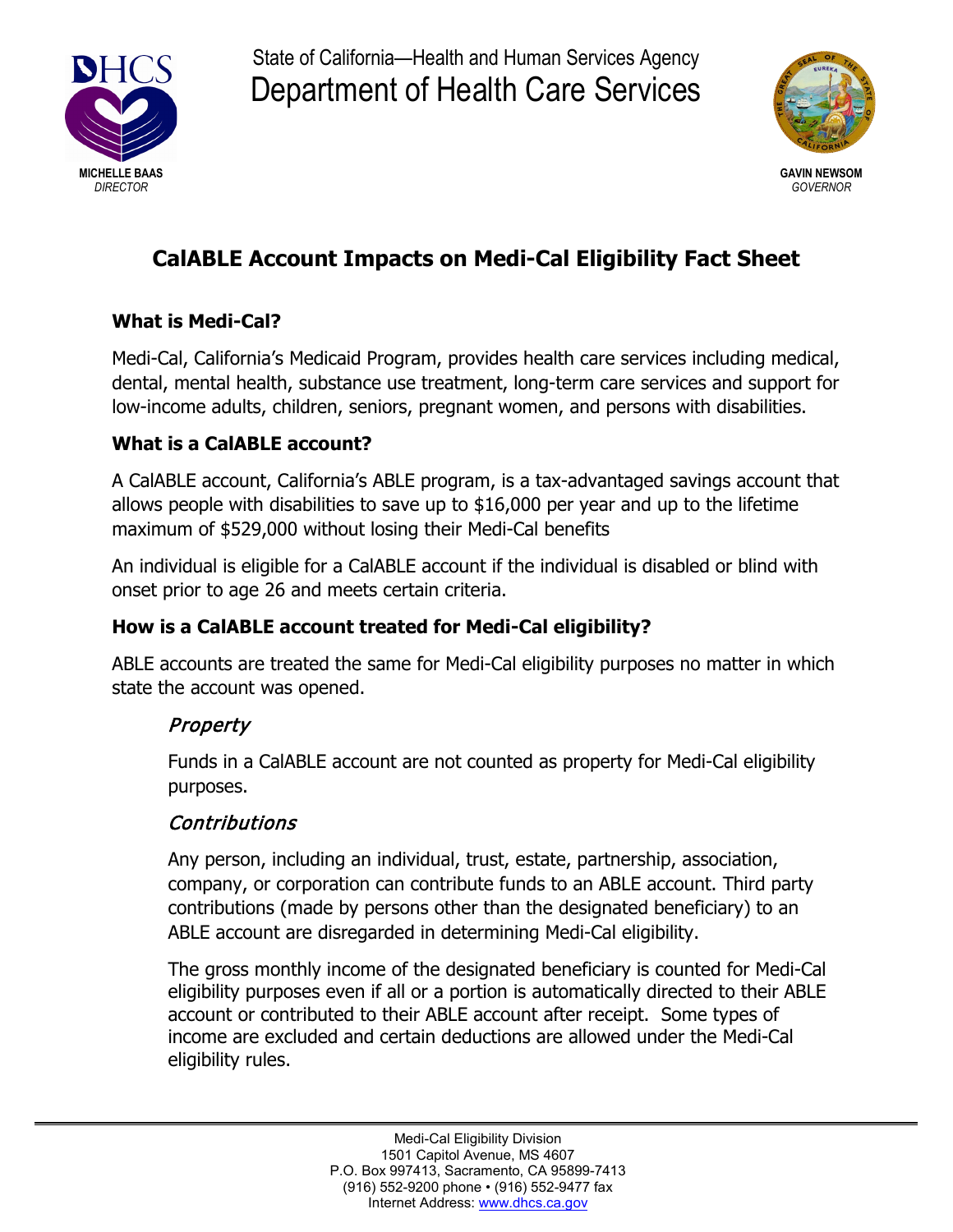## Interests and Earnings

CalABLE account earnings, including interest and dividends, are not counted as income for Medi-Cal eligibility purposes.

## Distributions

Distributions from a CalABLE account are not counted as income for Medi-Cal eligibility purposes if used for a "qualified disability expense" (QDE). Retained distributions are not counted as property for Medi-Cal eligibility purposes if retained for a future QDE.

#### **What information will the county Medi-Cal office need to verify an ABLE/CalABLE Account?**

A statement or document with information that identifies the ABLE program with the following:

- account number
- account open and closed dates
- name of person with signature authority
- current account balance

#### **What happens to the account when I die? Can Medi-Cal seek recovery on the remaining assets in the ABLE Account?**

Medi-Cal will not file a claim directly on the ABLE account. However, the state may recover on assets that have transferred from an ABLE account to an estate. In these cases, Medi-Cal will recover only if ALL of the following apply:

- The deceased Medi-Cal member was aged 55 or older
- The member leaves an estate that is subject to formal probate. Under current law, only estates that exceed \$166,250 in value are subject to formal probate.
- The member received nursing facility services or home and community-based services, including related hospital and prescription drug services.
- The member is not survived by a spouse or registered domestic partner, child under 21 years of age, or disabled child of any age.

Recipients of the estate may also apply for a hardship waiver against recovery on all or part of the estate. Recovery is limited to the amount of payments made for the services listed above (including managed care premiums) or the value of the estate, whichever is less.

For more information about establishing a CalABLE account, please see the enrollment website: [https://www.calable.org](https://www.calable.org/)